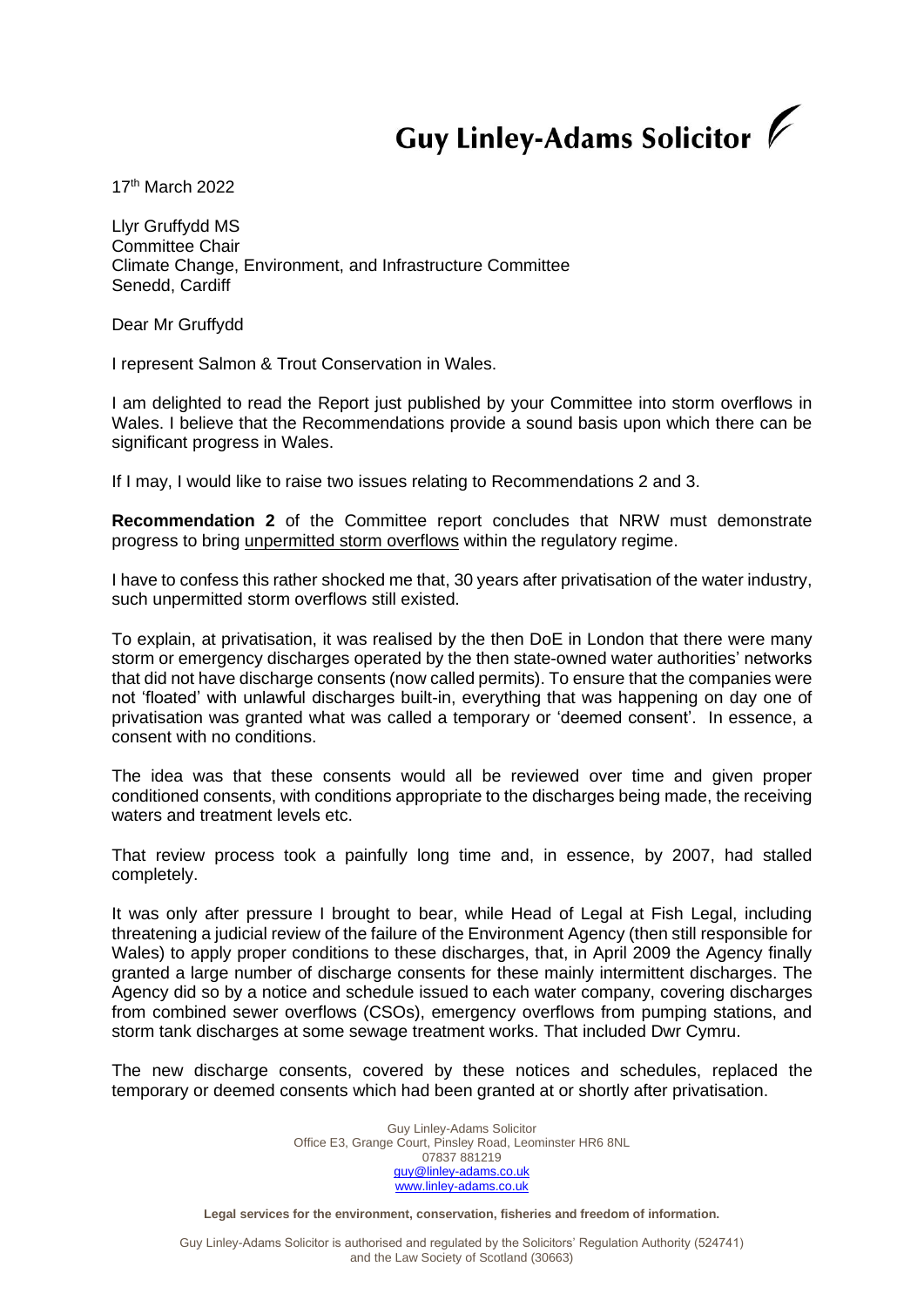In 2010, there followed a significant appeal by several water companies, in which the water companies were partially successful, against this imposition of standard permit conditions on all outstanding 'deemed' consents. These are the details of that appeal:

## *PINS References: APP/WQ/09/2704-8*

*Welsh PINS Reference: 515323* 

*In the matter of the Water Resources Act 1991 and The Control of Pollution (Application, Appeals and Registers) Regulations 1996 and in the matter of Appeals made to the Planning Inspectorate under Section 91 and Regulation 8 thereof by Severn Trent Water Limited, Yorkshire Water Services Limited, Anglian Water Services Limited, Dwr Cymru Welsh Water, Thames Water Utilities Limited and United Utilities Water Plc against The Environment Agency's Final Determination of Discharge Consent applications for intermittent discharges submitted at or shortly after water industry privatisation, in replacement of temporary/ deemed consents*

The appeal, which was in fact held in Cardiff, ended with agreed, but less onerous, standard conditions being applied to the previously temporary or deemed consents.

So how it is that there can remain unpermitted discharges in Wales is not clear to me.

In relation to **Recommendation 3**, on the publication of annual data or information or closeto-real-time data on sewage discharges, by both NRW and the water companies, I think the Committee needs to know that the Environmental Information Regulations 2004 apply to both NRW and water companies and, per Regulation 4, there is and has been a duty on both to proactively publish any environmental information they hold.

Regulation 4 reads:

*Dissemination of environmental information*

*4.—(1) Subject to paragraph (3), a public authority shall in respect of environmental information that it holds—*

*(a)progressively make the information available to the public by electronic means which are easily accessible; and*

*(b)take reasonable steps to organize the information relevant to its functions with a view to the active and systematic dissemination to the public of the information.*

This has been the law for approaching 20 years and, therefore, the position we now find ourselves in, where NRW and the water companies currently do not publish information as rapidly and as accessibly as they can and should, represents a failure of those two bodies to comply with the 2004 Regulations.

Regrettably, the UK Information Commissioner is not able to issue formal decisions relating to breaches of Regulation 4. Effectively, the Commissioner is limited by law to issuing decisions only in response to failures to respond lawfully to specific requests for information made by a member of the public.

Indeed, as an aside, as FOI law is firmly within those matters devolved to Wales, I would welcome a conversation with you as to how Wales might seek to establish its own Information Commissioner (perhaps as per the Scottish model). I think this is an area in which Wales might again show, as it did with the Well-being of Future Generations (Wales) Act 2015, significant leadership over the UK position. With another 'hat' on, I lecture part-time at the Cardiff University Law School and I know there would be interest at the School in developing proposals, if that were considered helpful.